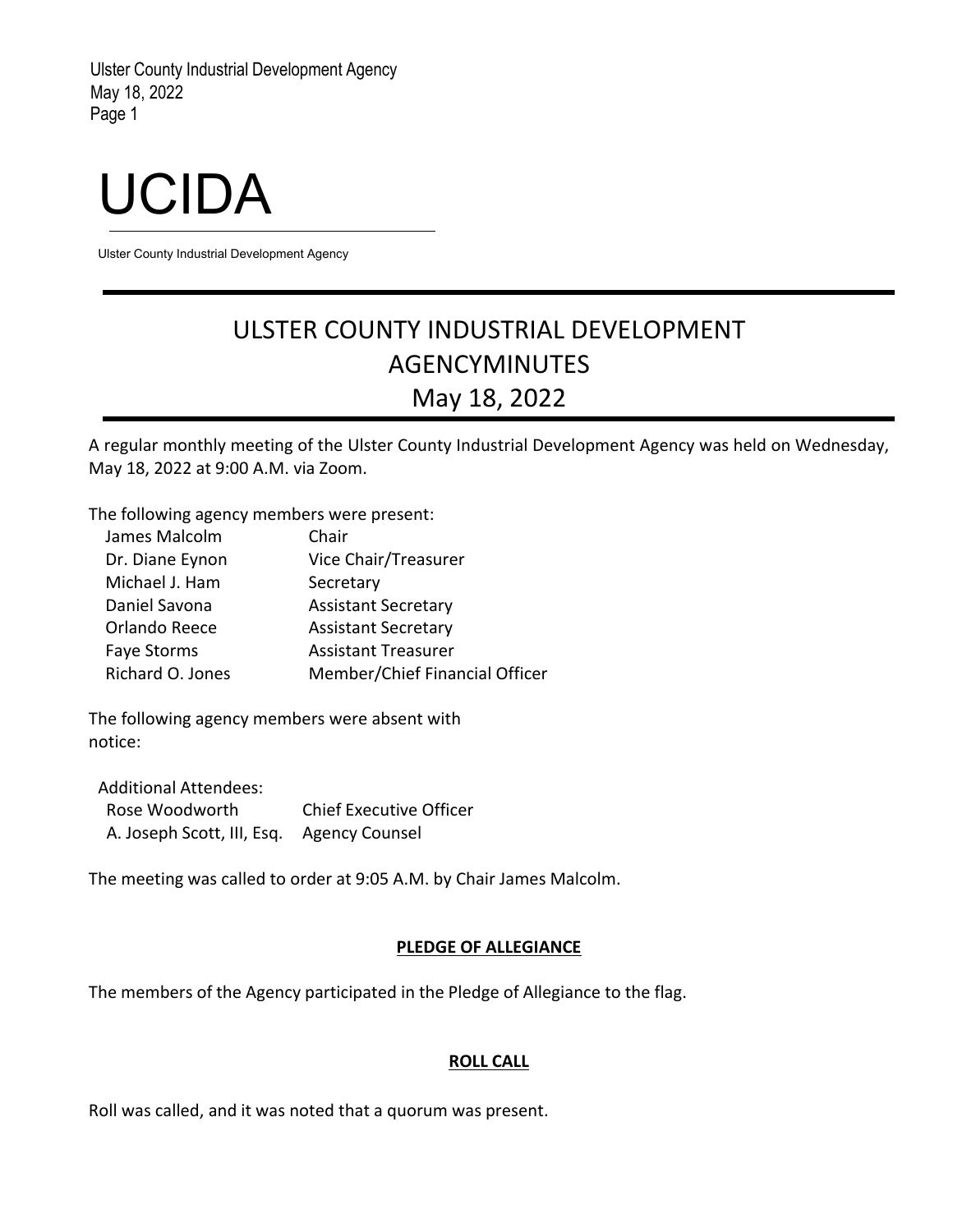#### **READING OF THE UCIDA MISSION STATEMENT**

The mission of the Ulster County Industrial Development Agency is to advance the job opportunities, general prosperity, and long-term economic vitality of Ulster County residents by targeting tax incentives, bonding, and other assistance to foster creation and attraction of new business and the retention and expansion of existing business.

#### **MINUTES**

**Motion:** Michael J. Ham, seconded by Daniel Savona, moved to approve the minutes of the April 20, 2022 regular meeting as presented.

**Vote**: The motion was unanimously adopted (7‐0).

#### **PUBLIC COMMENT**

Dean Tamburi, a member of the Orange County IDA board, expressed his gratitude towards Chairman James Malcolm and thanked the Chair for his dedication and time with the Agency.

# **EXECUTIVE SESSION**

- **Motion:** Dr. Diane Eynon, seconded by Daniel Savona, made a motion to enter Executive Session to get the advice of Counsel on two IDA projects.
- **Vote:** The motion was unanimously adopted (7-0).

The Board entered Executive Session at 9:09 A.M.

- **Motion:** Dr. Diane Eynon, seconded by Daniel Savona, made a motion to come out of Executive Session.
- **Vote**: The motion was unanimously adopted (7‐0).

The Board came out of Executive Session at 9:39 A.M.

No action was taken during Executive Session.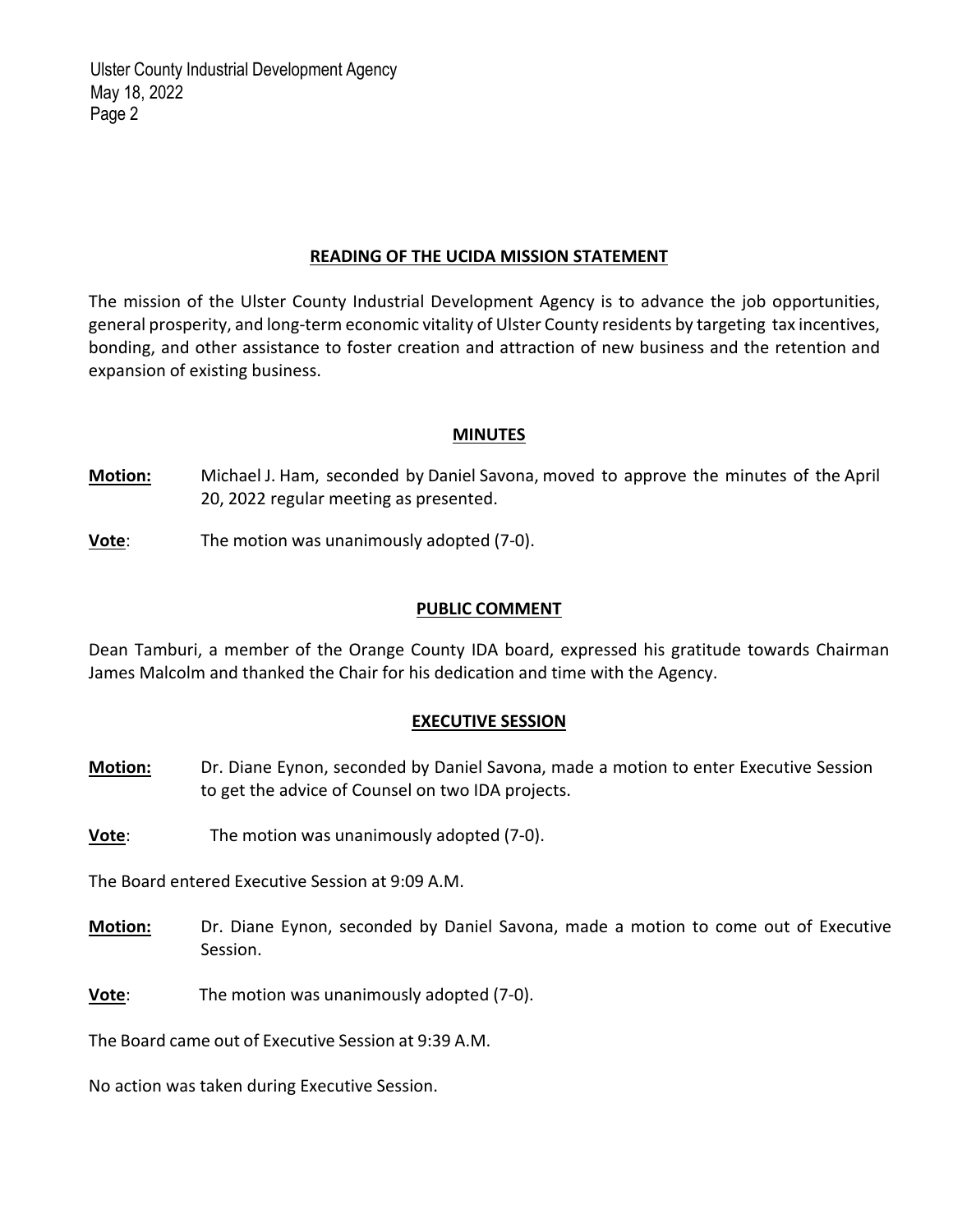At this time, the Chair opted to deviate from the Agenda as presented and move to the section of the **Agenda regarding Old Business in order to accommodate the schedule of a couple of Board members that may need to leave before the meeting is over.**

# **OLD BUSINESS**

The CEO reviewed the documents in the meeting materials that pertained to Gloucester Street Capital, LLC:

- A. Final Application The CEO presented the final application with a few minor edits, and at the request of Richard O. Jones, she called the Board's attention to page 34 of the application and gave clarification that all 375 full‐time equivalents to be created will be full‐time jobs.
- B. Public Hearing The CEO presented the written comments that were presented during before, during, and after the Public Hearing. She reminded the Board that she had sent out a link to the livestream of the Public Hearing for all of those who had not been able to attend in person. A copy of the first draft of the Public Hearing transcript was sent out the night prior to this meeting when it was received by the Agency.
- C. Cost Benefit Analysis The CEO presented the cost benefit analysis she had prepared using the newly obtained tool from MRB. The analysis shows that there is an expected local benefit to cost ratio of 10:1, statewide benefit to cost ratio of 3:1, and a combined benefit to cost ratio of 9:1.

The Chair asked the representatives from Cresco to clarify when benefits begin for employees. Sabrina Noah, Vice President of Governmental Affairs let the Board know that benefits begin immediately upon employment. The Chair then asked if part-time employees are able to receive benefits as well. Ms. Noah said that, at this time, it is not the practice of the Company to utilize part-time employees.

Agency Counsel presented the Resolution confirming the SEQR determination for Gloucester Street Capital, LLC Project. A copy of the resolution is on file.

**Motion**: Dr. Diane Eynon, seconded by Daniel Savona, made a motion to entertain the resolution confirming the SEQR determination for Gloucester Street Capital, LLC, Project.

**Vote**: The Board voted as follows:

James Malcolm Aye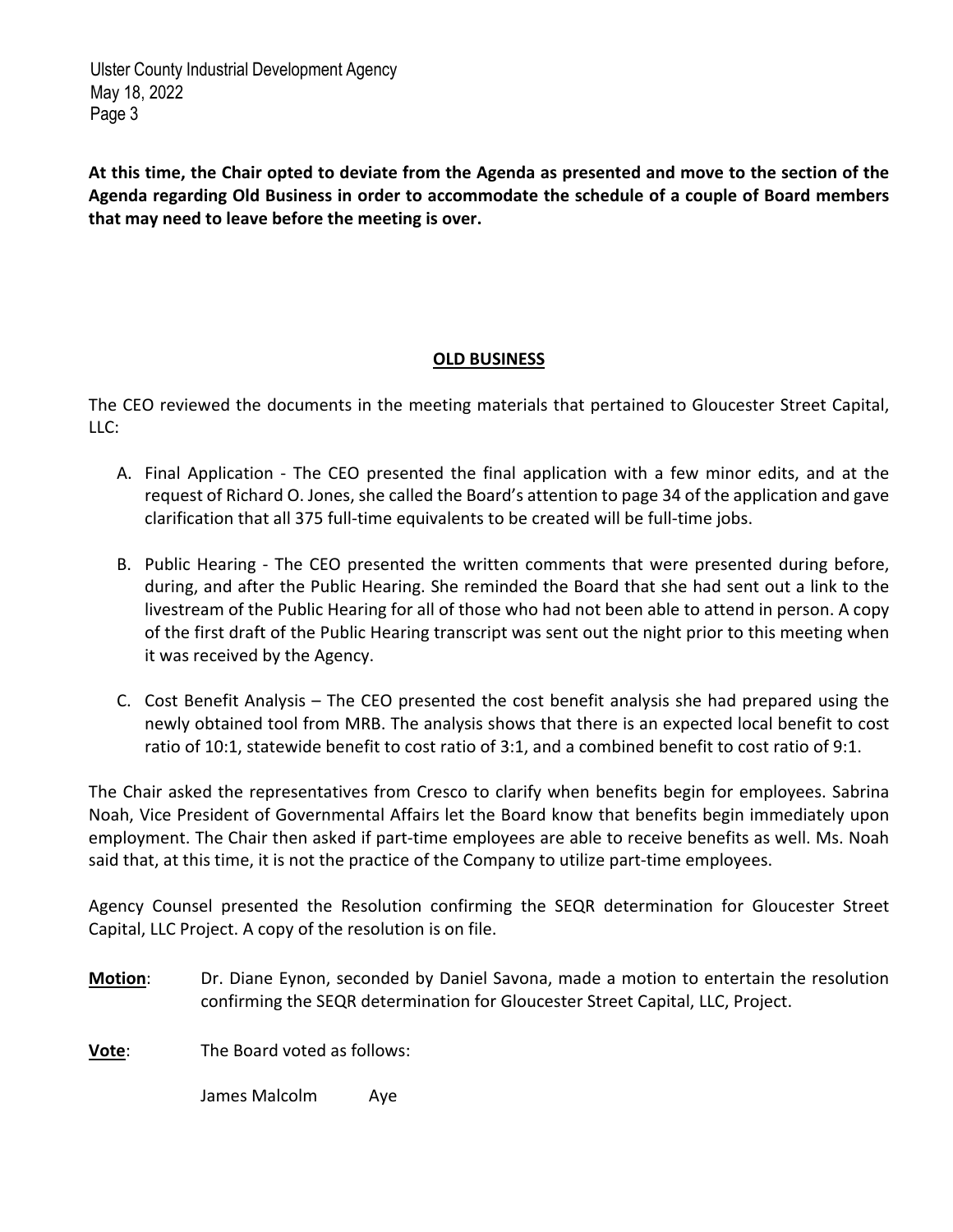| Diane Eynon        | Aye |
|--------------------|-----|
| <b>Faye Storms</b> | Aye |
| Michael J. Ham     | Aye |
| Orlando Reece      | Aye |
| Daniel Savona      | Aye |
| Richard O. Jones   | Aye |

The resolution was there upon declared duly adopted.

Agency Counsel then presented the approving resolution for Gloucester Street Capital, LLC. This resolution as presented approves the tax incentives in exchange for the promises made by the Project Applicant as well as the clawback agreements. A copy of the resolution is on file.

The Chair expressed his excitement for the Project and the positive changes that will ripple throughout Ellenville because of it.

**Motion:** Richard O. Jones, seconded by Daniel Savona, made a motion to entertain the approving resolution for Gloucester Street Capital, LLC.

**Vote**: The Board voted as follows:

| James Malcolm      | Aye |
|--------------------|-----|
| Diane Eynon        | Aye |
| <b>Faye Storms</b> | Aye |
| Michael J. Ham     | Aye |
| Orlando Reece      | Aye |
| Daniel Savona      | Aye |
| Richard O. Jones   | Aye |

The resolution was there upon declared duly adopted.

Ms. Noah reflected positively on the entire process to date and recognized that hard work of all of those involved in it so far.

# **Status of Pending Projects**

Agency Counsel A. Joseph Scott, III reported on the status of pending projects:

- A. Wildberry Lodge, LLC No changes.
- B. Magruder Solar, LLC No changes.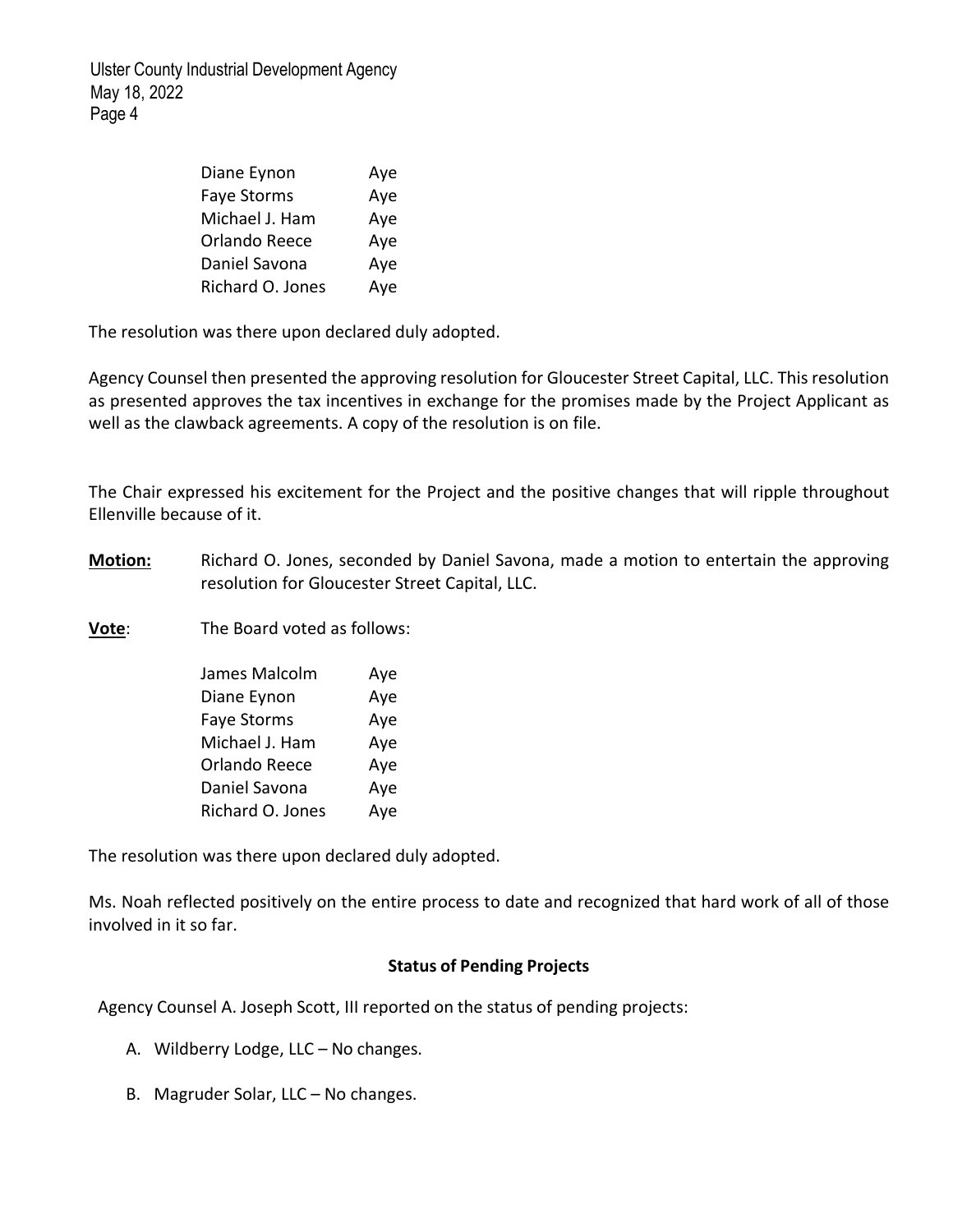- C. Romeo Enterprises, LLC ‐ Expected to close this project May 18 or May 19, 2022.
- D. Bayside Marlboro, LLC No changes.
- E. Cresco Labs Approved today.

#### **Status of Pending Enforcement Matters**

Agency Counsel A. Joseph Scott, III reported on the status of pending enforcement matters:

- A. Greenhouse/Posey No changes.
- B. Darien Lake No changes.
- C. Golden Hill/NH Realty No changes.

At this time, the Chair opted to return to the original Agenda and moved to the Financials section of the **Agenda.** 

# **FINANCIALS**

CEO Rose Woodworth presented the financial report as follows: Legal fees is a negative entry due to an offset entry against one from earlier in the year. This entry wasfor a bill paid in 2021 for the CRC regarding legal fees that were subsequently paid in 2022. The office and postage expense this month was negative due to the CRC paying back the IDA for the \$4.21 of the postage that was used in the first quarter. The accounts receivable still holds the amount for the Kingstonian. The CEO reminded the Board that Kingstonian would pay the balance by December 2022. The escrow balance was high due to the Loewke Brill fees that the Kingstonian had to put forward for the project. The accrued expenses were for the CPA fee that is not yet billed for 2021.

- **Motion:** Michael Ham, seconded by Daniel Savona, made a motion to accept the Financial Reports presented.
- **Vote:** The motion was unanimously adopted (7‐0).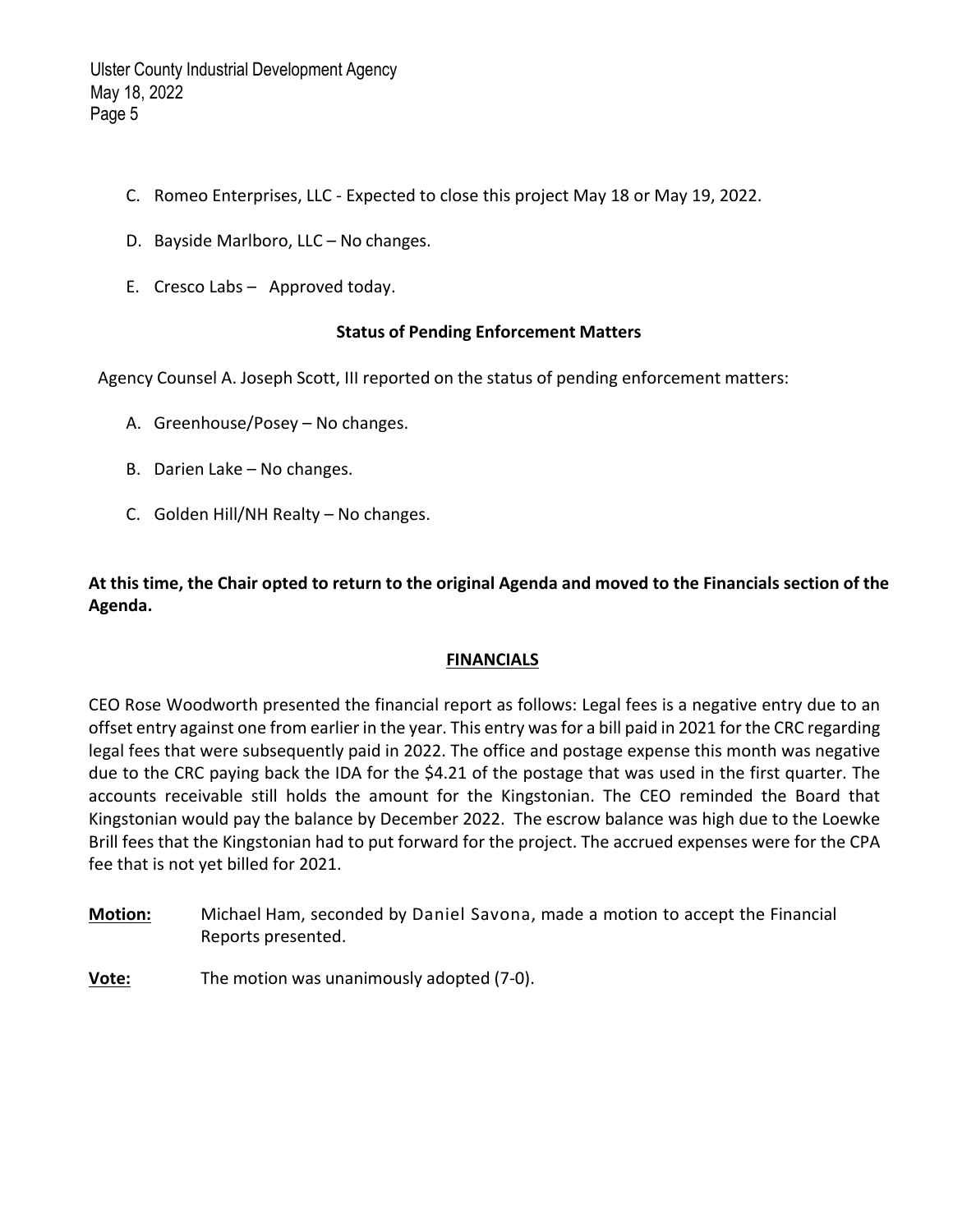# **CHAIR'S REPORT**

Chair James Malcolm presented the Chair's Report. The Chair expressed how grateful he was to have been a part of the Board.

# **CHIEF EXECUTIVE OFFICER'S REPORT**

Rose Woodworth presented the Chief Executive Officer's report. As part of her report, she reported on the following:

- A. The Res 157 Report was finalized and sent out to the legislature, the county executive, and the comptroller. This report is prepared each year in accordance with Resolution 157 that was passed by the County Legislature in 2012.
- B. The CEO has again met with the Hudson Valley IDA Peer Group. The topic this past month was UTEPs and how they are designed to meet the needs of each county.
- C. The CEO attended the UCEDA Board meeting and expressed how grateful she is to work together with Tim Weidemann.
- D. Kingston City Assessor Dan Baker is moving into the position of President of the Ulster County Assessors' Association. The CEO expressed how she is looking forward to the IDA collaborating even better with the Assessors' Association.
- E. The UHY bill for the audit of 2021 is \$14,000. Both the Audit Chair and the CEO have reviewed it, and it is under the amount that was budgeted (\$15,000).
- **Motion:** Dr. Diane Eynon, seconded by Michael Ham, made a motion to approve paying the UHY bill as presented.
- **Vote:** The motion was unanimously adopted (7‐0).
- **Motion:** Richard O. Jones, seconded by Orlando Reece, made a motion to accept the CEO's Report as presented.
- **Vote:** The motion was unanimously adopted (7-0).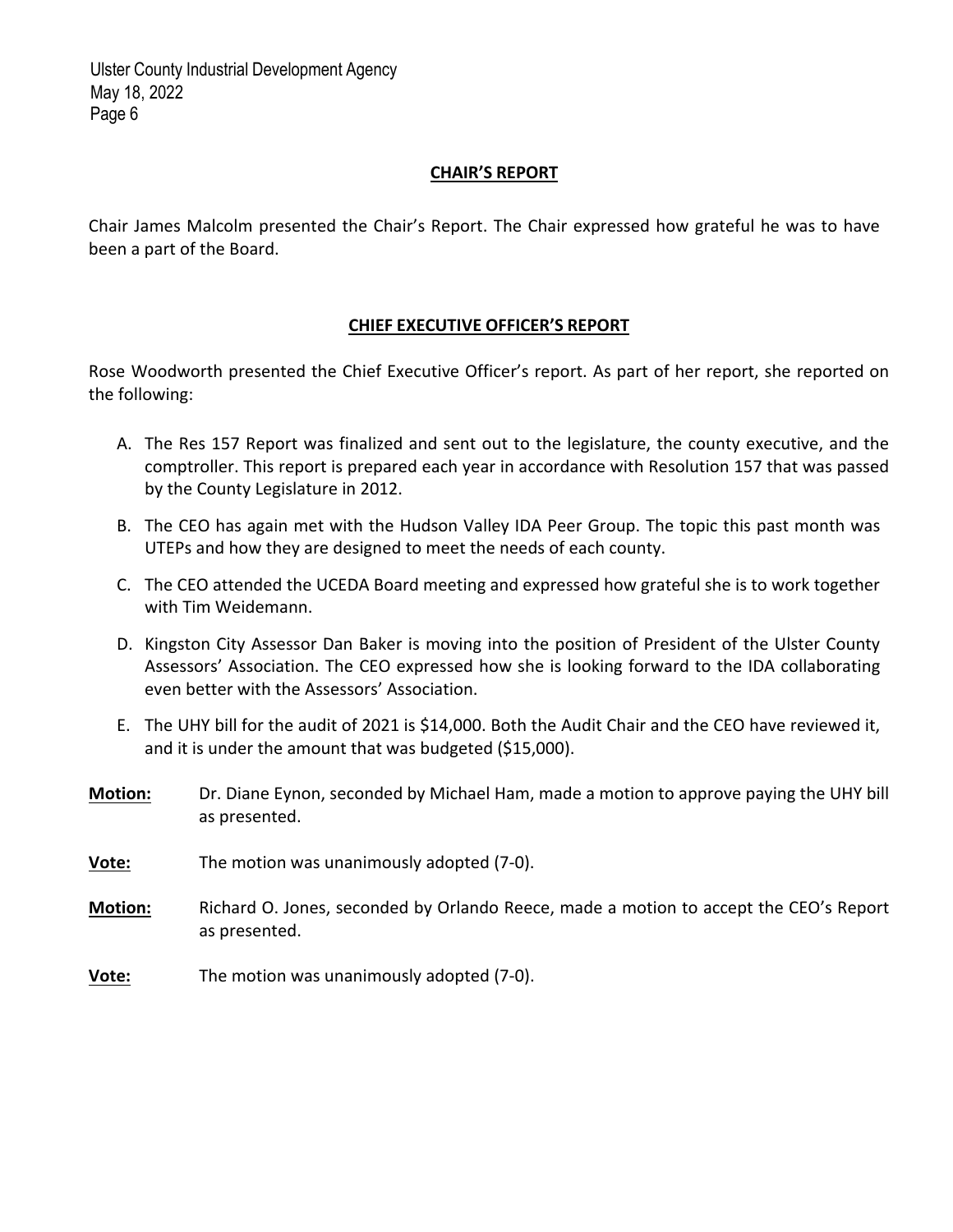# **COMMITTEE REPORTS**

# **Audit Committee**

Vice Chair Dr. Diane Eynon presented the committee report as follows: Of the eighteen workers on site at the Inness Project, 18 were compliant.

**Motion:** Orlando Reece, seconded by Faye Storms, made a motion to accept the Audit Committee's report as presented.

**Vote:** The motion was unanimously adopted (7-0).

#### **Finance**

No report.

# **Governance**

Governance Committee Chair Michael J. Ham worked in conjunction with the CEO and Agency Counsel to present the Governance Committee report and recommendations as follows:

- A. The Committee held a meeting on March 31, 2022. As part of the meeting, a resolution was drawn up to create the Community Investment Policy and update Uniform Tax Exemption Matrix to include this Policy in the Community Investment column: An applicant will receive one point to use three vendors, two points to use five vendors, and three points to use eight vendors as specified in the newly created Community Investment Policy.
- **Motion:**  Chairman James Malcom, seconded by Faye Storms, made a motion to approve the resolution modifying the Uniform Tax Exemption Matrix and adopt the Community Investment Policy.

**Vote**: The Board voted as follows:

| James Malcolm      | Aye |
|--------------------|-----|
| Diane Eynon        | Aye |
| <b>Faye Storms</b> | Aye |
| Michael J. Ham     | Aye |
| Orlando Reece      | Aye |
| Daniel Savona      | Aye |
| Richard O. Jones   | Aye |

The resolution was there upon declared duly adopted.